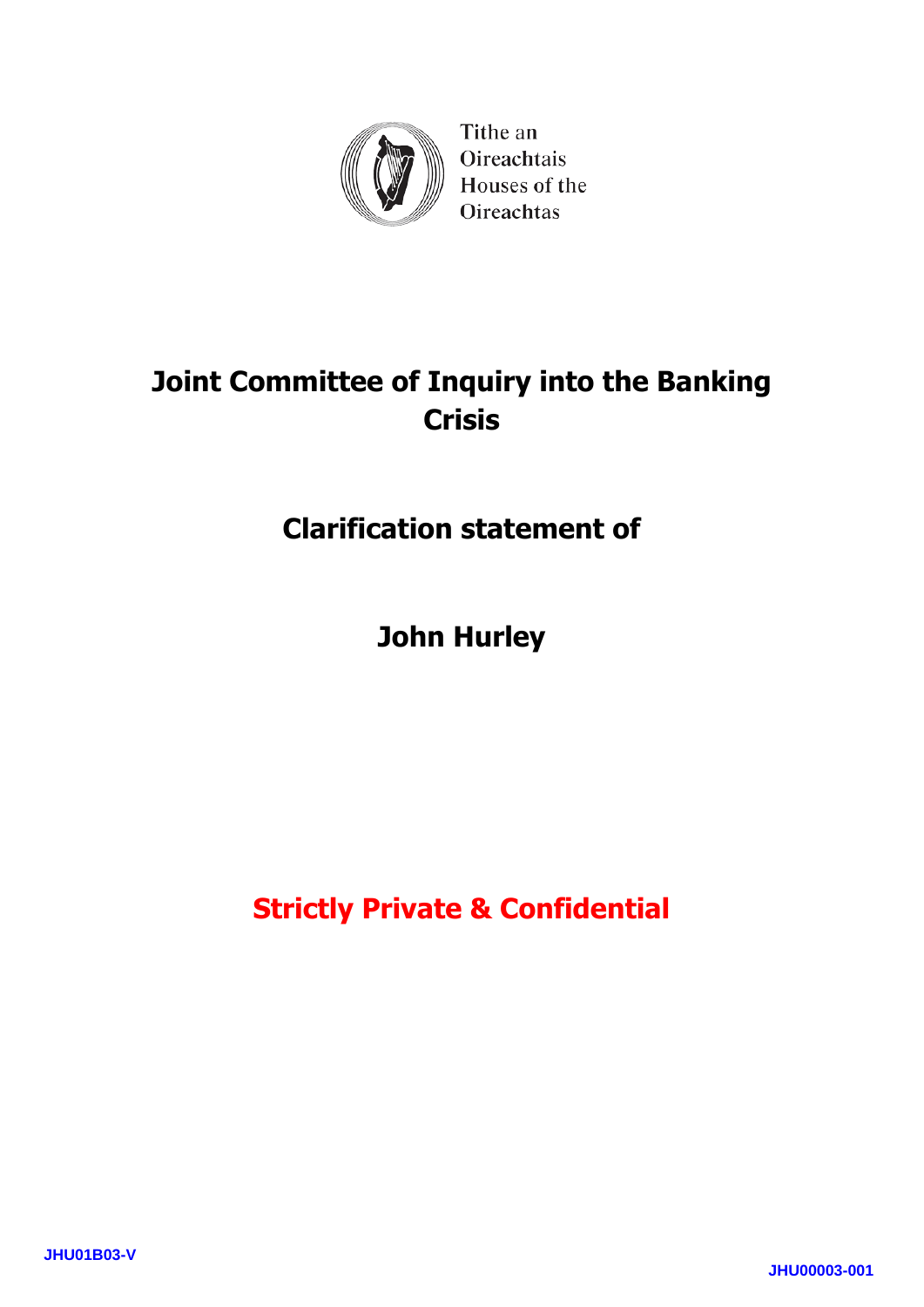As indicated on its cover page, the document(s) contained within are confidential unless and until the Joint Committee decides otherwise including where the Joint Committee publishes such document(s). For the avoidance of doubt, "documents" include witness statements in this context. Further to section 37 of the Houses of the Oireachtas (Inquiries, Privileges and Procedures) Act 2013 ("the Act"), while the documents remain confidential, you must not disclose the document(s) or divulge in any way that you have been given the document(s), other than:

"(a) with the prior consent in writing of the committee,

(b) to the extent necessary for the purposes of an application to the Court, or in any proceedings of the Part 2 inquiry, or

(c) to his or her legal practitioner."[1](#page-1-0)

Serious sanctions apply for breach of this section. In particular, your attention is drawn to section 41(4) of the Act, which makes breach of section 37(1) a criminal offence.

**.** 

<span id="page-1-0"></span><sup>1</sup> *See s.37 of the Houses of the Oireachtas (Inquiries, Privileges and Procedures) Act 2013*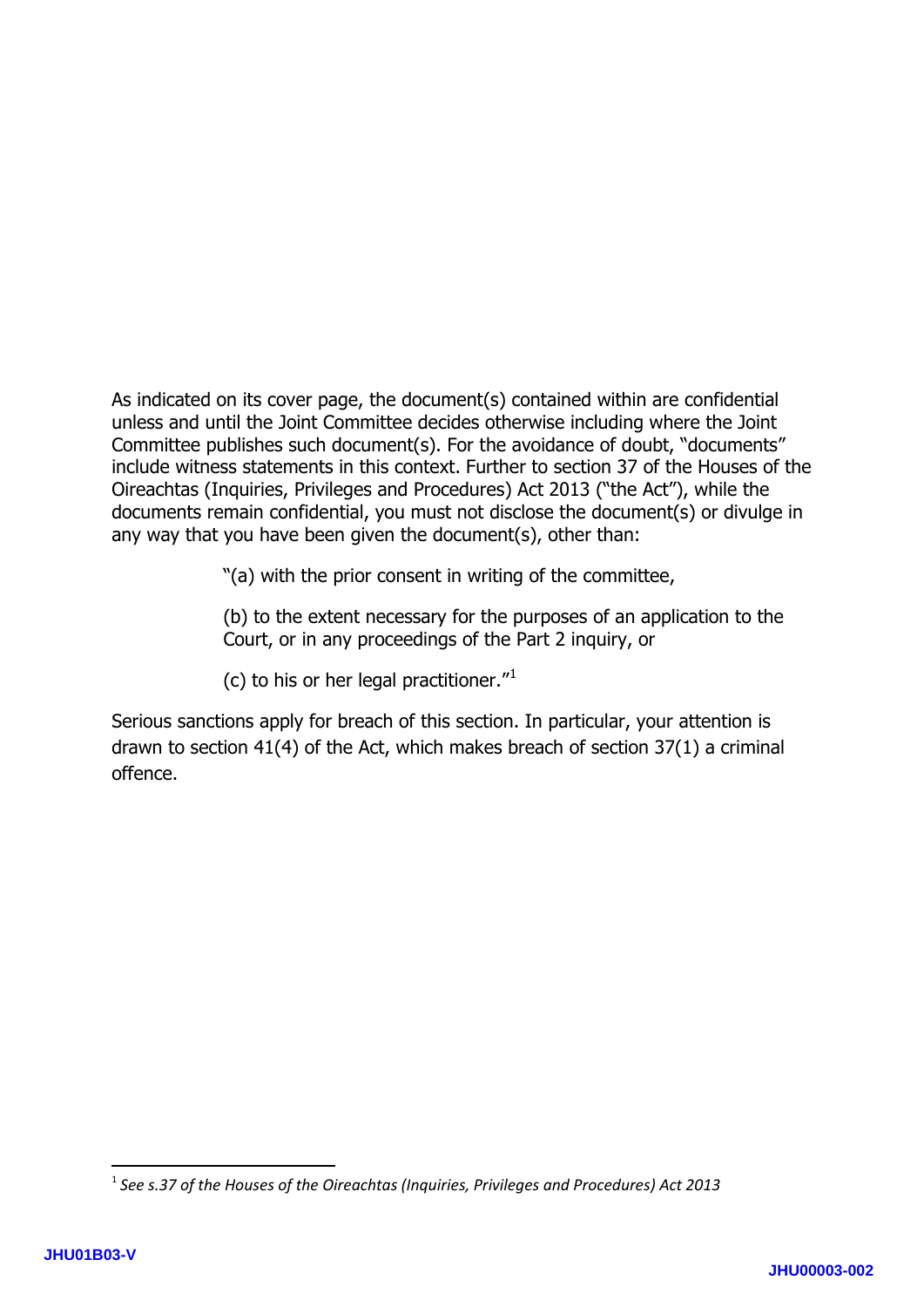### Response of John Hurlev to the questions in Document 1 enclosed bv letter dated the 28<sup>th</sup> August 2015

#### Questions 1 (a) to (e) in relation to the Department of Finance paper titled "Financial Stability Issues-Scoping Paper"

- 1. lt is my understanding that the paper entitled "Financial Stability lssues-Scoping Paper" was a Department of Finance paper which was discussed at the Financial Stability Committee of the Central Bank. Amendments were subsequently proposed to the Department of Finance and a revised document was discussed by the Domestic Standing Group.l have no recollection of any involvement in its compilation or signing off.
- 2. I do not know whether this paper was brought to the attention of the Minister for Finance or the route by which this might have been done.

#### Question 2 in relation to options for dealing with the Banking Crisis

- 3. ln the aftermath of the Northern Rock crisis in the United Kingdom in 2007 work on contingency arrangements was significantly stepped up. The initial focus was on addressing the issues arising from the liquidity pressures which had increased.
- 4. The other matters pursued, to the best of my recollection, were the more detailed consideration of issues surrounding the provision of emergency liquidity assistance, further stress testing including consideration of test outcomes, the improvement of the Deposit Guarantee Scheme and the desirability of assisted private sector takeover of a troubled financial institution.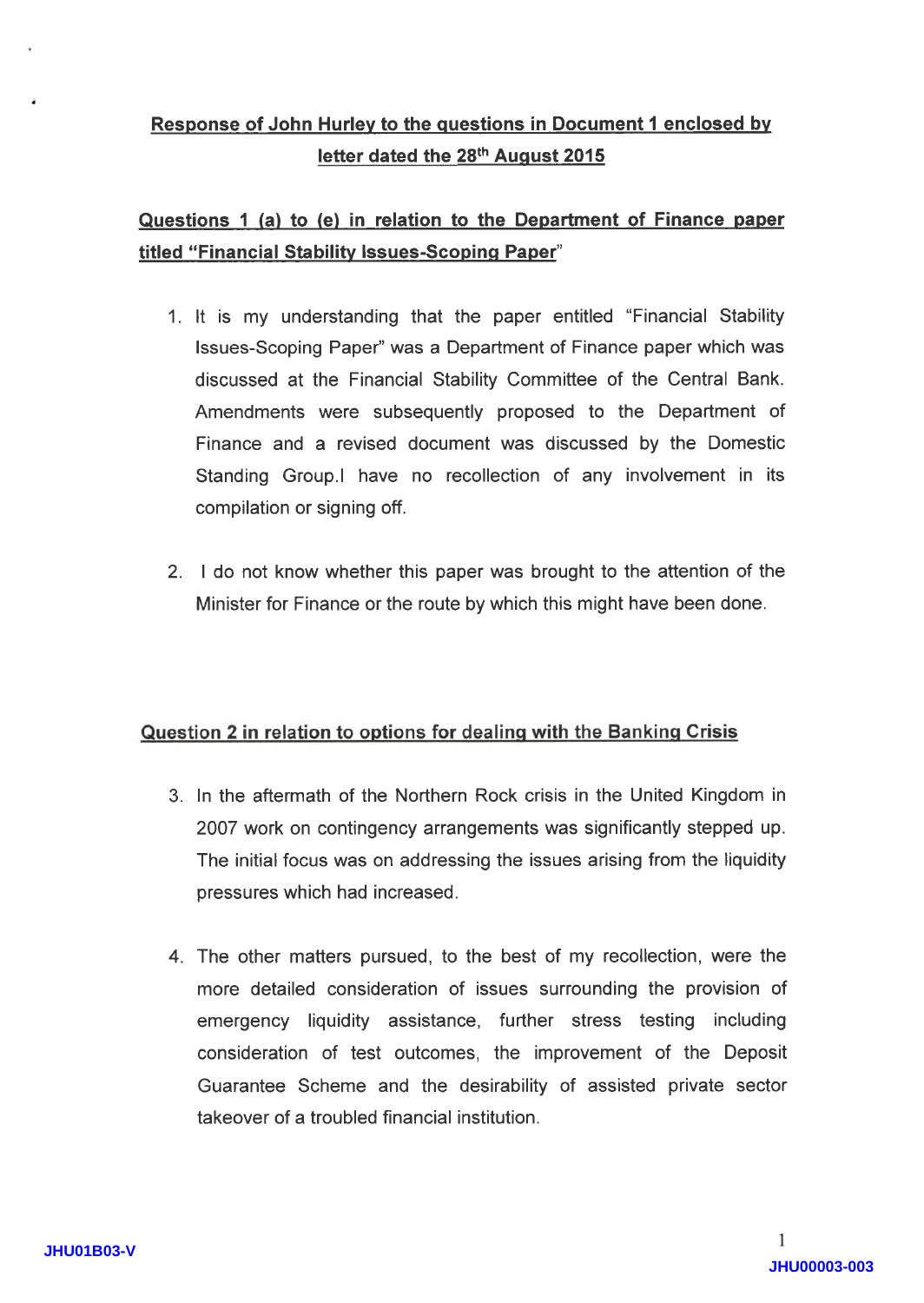- 5. ln addition, legislative issues that might be necessary to deal with financial institutions in difficulties were considered. These included the necessity for draft legislation to facilitate a nationalization of a financial institution, should that be required, and the desirability of establishing a Special Resolution Regime. The Domestic Standing Group met regularly and considered issues to be pursued.
- 6. While it was decided that draft legislation for nationalizing a financia institution would be prepared, my understanding was that legal issues prevented the furthering of Special Resolution Regime draft legislation.
- 7. After I returned to the Central Bank in September 2008, post the bankruptcy of Lehmans, the options considered, again to the best of my recollection, included an increase in the deposit guarantee limit (increased to €100,000), the issue of Government bonds to credit institutions in return for assets, the necessity for a broader guarantee, the nationalization of one or more financial institutions, the establishment of a Special Lending Facility (SLS) with funding from lrish public service sources of some €20 billion and the provision of emergency liquidity assistance. The possibility of a Euro-wide initiative of which lreland could be part was also considered.
- The extension of the deposit guarantee limit was unlikely to be 8. sufficient to stem the mounting liquidity pressures. lt was considered that the introduction of an SLS facility would likewise not prove adequate given the scale of the funds required. The issue of Government bonds in return for assets had significant implications for lreland's credit rating and was dismissed. An assisted private sector takeover was not possible in view of the pressures facing all financial institutions. lt also became clear that a Euro-wide initiative was not envisaged at the time. The options available on the night reduced to a broad guarantee with or without nationalization and supported by emergency liquidity. The considerations involved were addressed in my previous evidence. Options were also considered, including their pros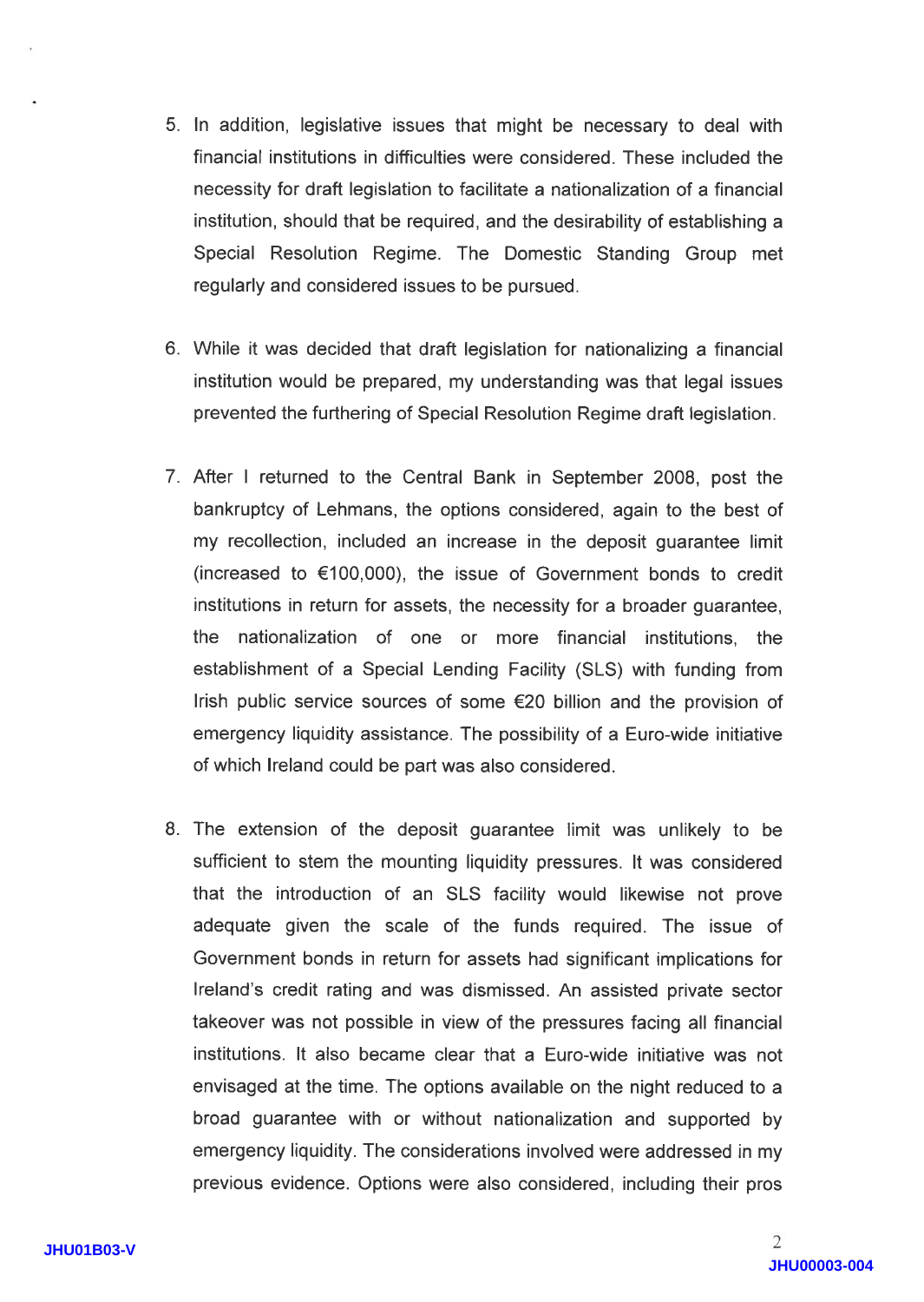and cons, in the context of discussions on the Merrill Lynch presentation on 26 September 2008, which the Committee has, including the option of a Good Bank/Bad Bank which would have required a longer time frame.

9. I would reiterate my previous evidence to the Committee that it is my firm conviction that the course chosen was the least worst option in the circumstances that presented themselves at the time.

Question 3: what steps, if any, did the Central Bank take to address these concerns (concerns expressed bv Mr. McDonaqh to the Committee regarding the apparent lack of information held by the Financial Requlator in respect of the Banks)

Question 5: can you confirm whether or not any in depth examination of the banks was contemplated or discussed bv the Central Bank. Financial Regulator or Domestic Standing Group at any time prior to September 2008 ? If so, why was it decided not to proceed with such an exercise ?

- 10.1 was not aware of concerns in relation to the apparent lack of information held by the Financial Regulator in respect of the Banks prior to my departure on sick leave in July 2008.
- 11. The regulatory powers for financial institutions and the relevant skill sets were transferred to the Financial Regulator as a result of the Central Bank and Financial Services Authority of lreland Act 2003. The Central Bank subsequently relied on the Financial Regulator for information on individual financial institutions.
- 12.When I returned to the Central Bank in September 2008 the question of an additional examination of the books of individual financial institutions by PWC was being considered in the light of the deteriorating financial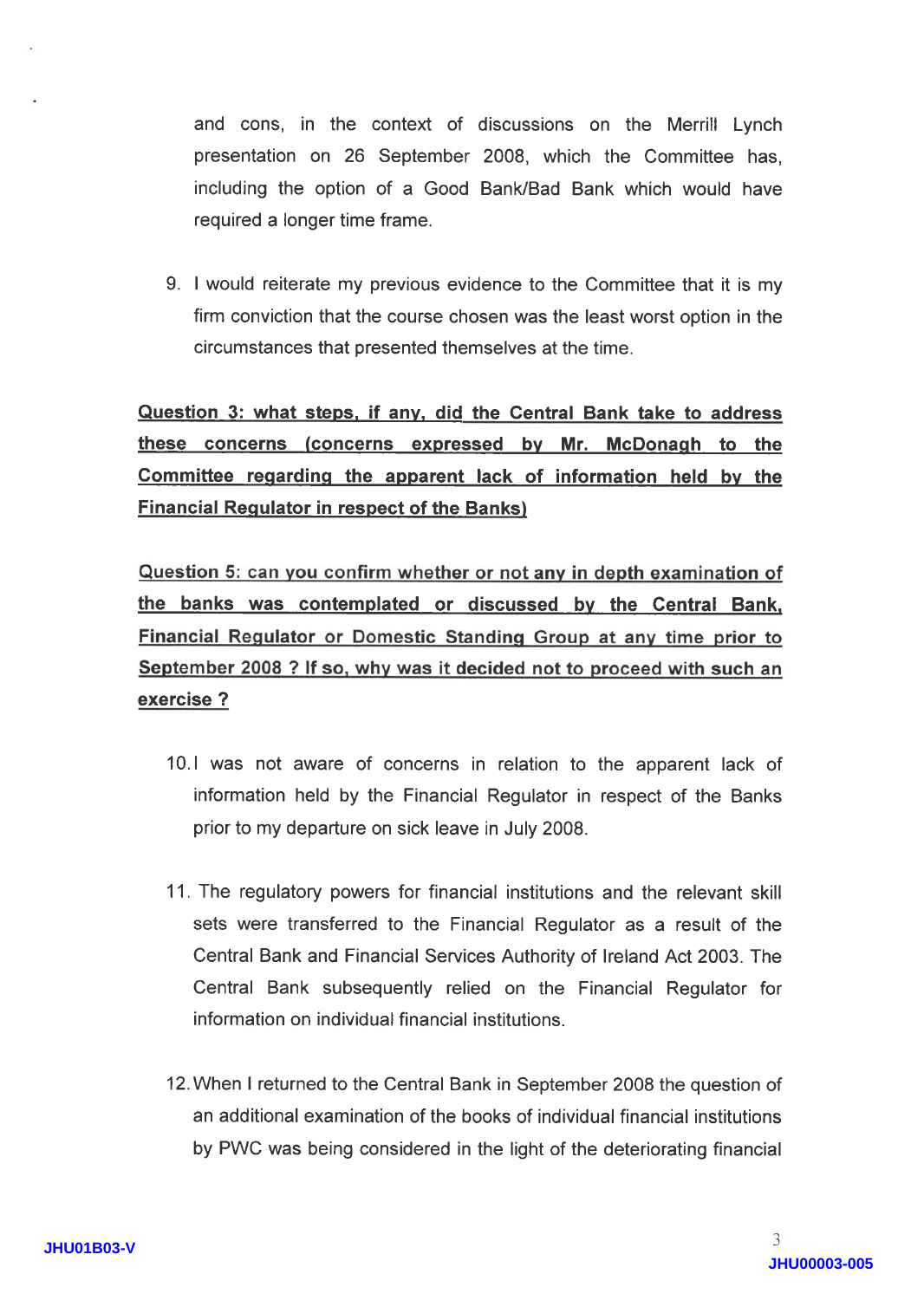situation post Lehmans. PWC were subsequently engaged by the Financial Regulator to conduct such an examination.

Question 4: Gan vou detail all contacts (includinq attempted contacts) between yourself and the ECB from the 26<sup>th</sup> September 2008 to the 30<sup>th</sup> September 2008 ? Subject to the restrictions placed upon you by your obligations of professional secrecy, please provide, as completely as possible, details of all matters discussed and any advices received or qiven durinq this period?

- 13. In the course of my written statement and my evidence to the Committee I dealt with my contacts with the European Central Bank insofar as I could within the constraints of the legal and statutory confidentiality and professional secrecy provisions which continue to apply to me after my retirement.
- l4.Arising from the intensity of the international crisis, its impact on euroarea financial systems and the necessity for Governors to be in their own countries, the principal means of contact between myself and the European Central Bank from the 26<sup>th</sup> September 2008 to the 30<sup>th</sup> September 2008 was by means of teleconferences and telephone calls.

15. As a result of these contacts three key messages emerged:

- $\overline{a}$  a Lehmans type situation was to be avoided in Europe;
- countries were expected to stand behind their Banks;
- a European initiative, of which lreland might be part, was not being  $$ countenanced and decisions in relation to lrish banks were a matter for the lrish authorities.

Question 6: With reqard to the stress test models utilised to assess the ability of the Banks to withstand financial shocks, can you confirm how the robustness of the model (assumptions and outcomes) was tested?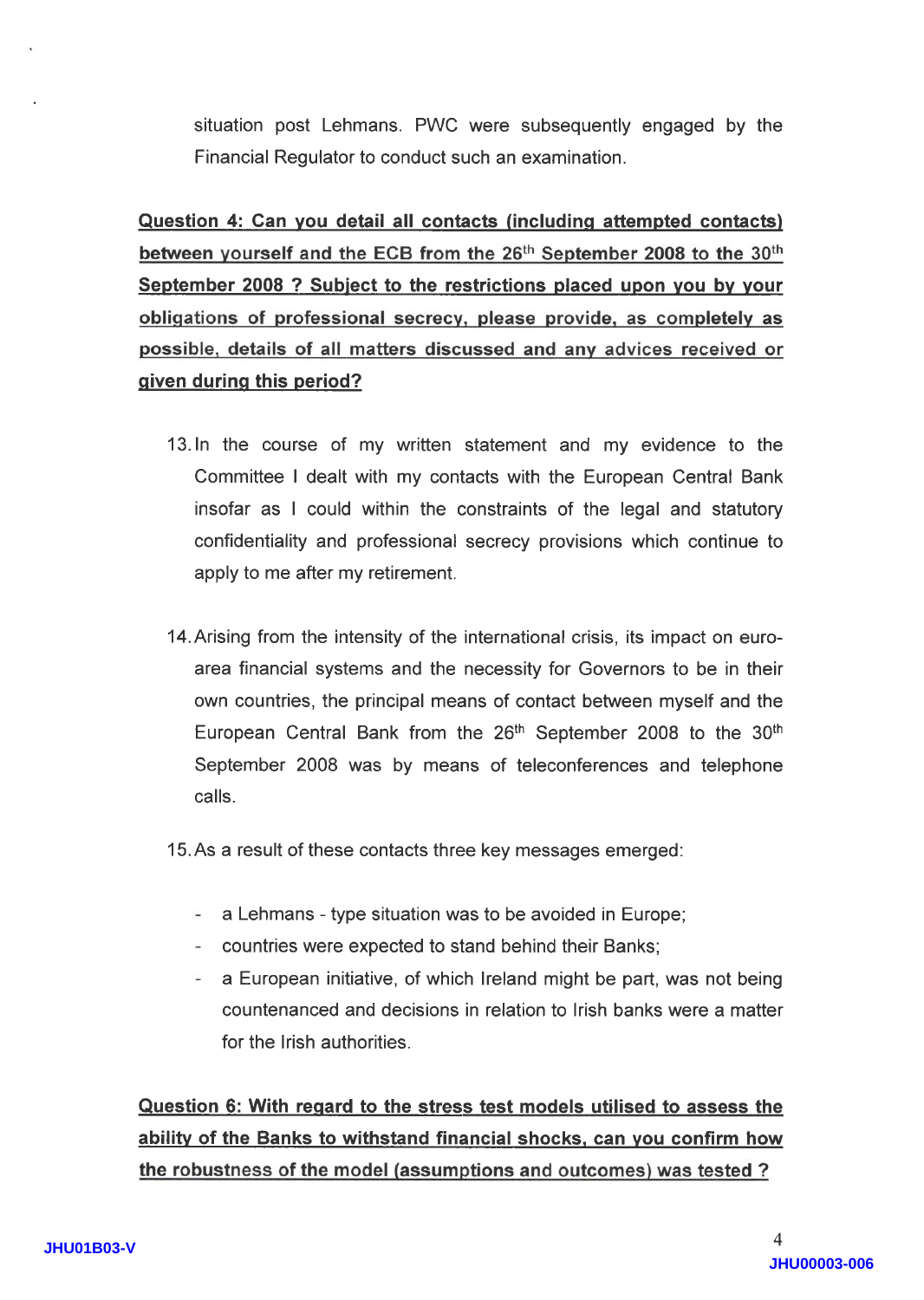- 16.The models applied by the Central Bank were in line with the framework recommended generally by the !MF. My understanding is that the stringency of the scenarios were not out of line with those applied generally by Central Banks and in some cases were stronger. The outcomes of the tests did not reveal any matters of serious concern. Of course in hindsight the scenarios applied by country Central Banks that experienced serious difficulties in the crisis did not anticipate the unprecedented nature and depth of the international financial crisis.
- 17 .ln order to put the pre-crisis stress tests in perspective it is worth noting that the first post-crisis stress tests also turned out to be inadequate.

### Question 7: In respect of the 2006 stress test exercise was the level of input from European Institutions and the IMF restricted to oversight of the Central Bank model. or was a European or IMF desiqned model utilised that vear ?

18.To the best of my recollection the model used forthe 2006 stress test was in line with the recommendations of the !MF for such tests. As far as I am aware the IMF never suggested that the assumptions used for the test should be more stringent than those applied.

Question 8: Governor Honohan referred in his letter of 12 Februarv 2015 to the Committee to the "Powers of the Governor in period up to 2008". (A copv of the letter has been enclosed for vour convenience).

- (a) Do vou aqree that these powers were available to vou in the period 2003 to 2008 ?
- (b) Did vou consider usinq these powers. or threateninq to use them. and/or were anv of these powers used durinq the period ? lf so. please provide details.

Question 9: In your evidence to the hearing you suggested that the only power vou could use to address the risks in the banks was quidance.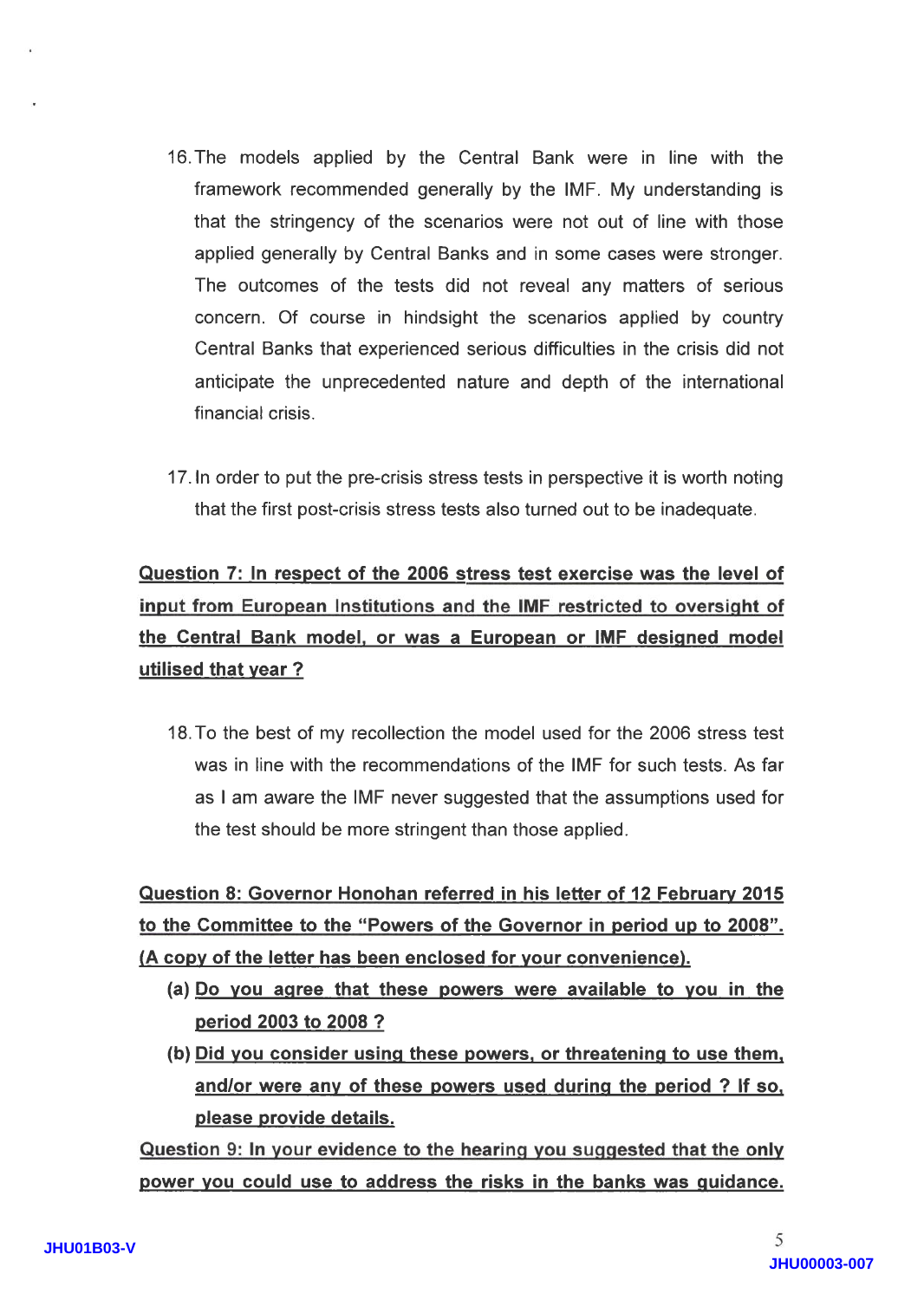19. In his letter dated the 12<sup>th</sup> February 2015 to the Committee, Governor Honohan inter alia stated as follows in relation to the powers referred to by him:

> "While fhese powers existed, it is only right to add that the normal operation of the Central Bank and Financial Services Authority at the time did not entail the Central Bank's board or the Governor intervening to second-guess the Regulatory Authority or its Chief Executive, who had numerous specific powers."

- 20.1 agree with Governor Honohan that in practice the Central Bank respected the autonomous role of the Financial Regulator. The Central Bank was divested of responsibility for the prudential regulation of financial institutions and the relevant staff concerned, including inspection staff, moved to the Financial Regulator.
- 21.fhe power to determine ratios in the 1971 Act was for the purpose of setting monetary ratios as a monetary authority which the Central Bank was at the time. Such ratios were centrally determined by the ECB post EMU. The use of these powers for prudential purposes when this function was given to the Financial Regulator in the 2003 Act was never considered appropriate by the Central Bank. To the best of my knowledge such powers were not used by other European Central Banks for the prudential regulation of financial institutions.
- 22.4s regards the question of issuing guidelines as to the policies and principles, if the Central Bank had anticipated the severity of the economic and financial reversal emanating from the interaction of our domestic vulnerabilities with the international financial crisis, as I stated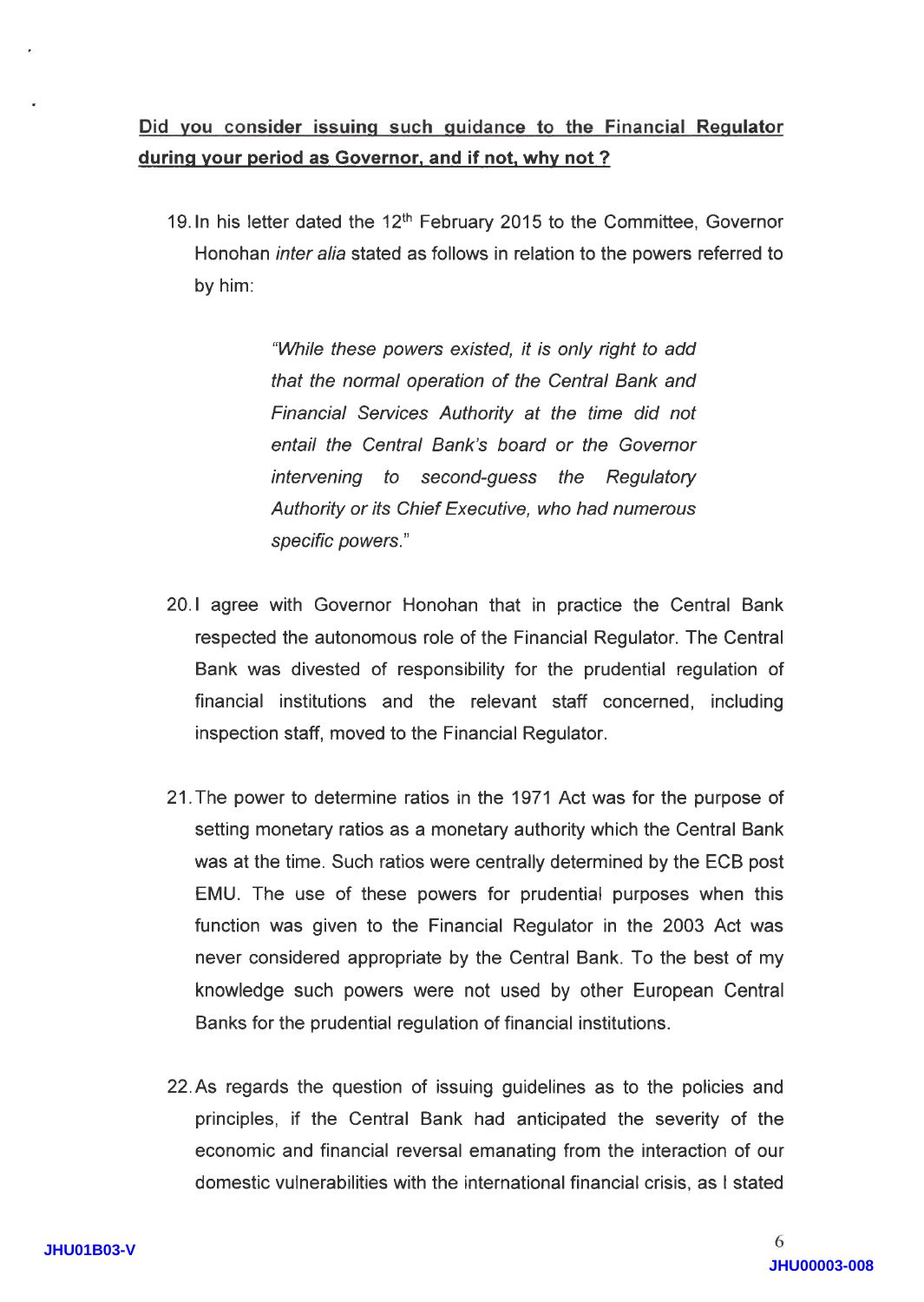in my evidence to the Committee, the issues involved would have been addressed in discussion with the Financial Regulator. ! have no doubt that the necessary action would have been taken by the Financial Regulator without the need for such guidance.

During your tenure as Governor of the Central Bank prior to September 2008, did you communicate any concerns about financial stability to the Financial Regulator, Department of Finance, or Government ministers, other than through the annual Financial stability Reports ? lf so, can you provide details of the concerns identified, and when and to whom these were addressed ?

- 23. The risk assessment of the Central Bank on financial stability matters was communicated primarily by means of the Financial Stability Reports published by the Central Bank, the lntroductory Statements of the Governor at their launch and at the press conferences themselves. They received widespread publicity. The views of the Central Bank were also communicated directly to the financial institutions at the regular Round Table discussions held with them. They were addressed in the regular meetings between the Minister and Governor and in the annual pre Budget letters sent to the Minister for Finance. They were also communicated in meetings between the Taoiseach and Governor.
- 24.All of the Central Bank's risk assessments were discussed in detail at the joint meetings with the Regulatory Authority on the draft reports. These meetings were attended by the Chairman, CEO and board members of the Regulatory Authority as well as the Secretary General of the Department of Finance. The DSG also became a key channel of communication with the Department of Finance after its establishment in 2007.
- 25.1n addition the Bank's views were communicated by means of its Quarterly Bulletins and its Annual Reports which were submitted to the Government. These reports also received wide media coverage.